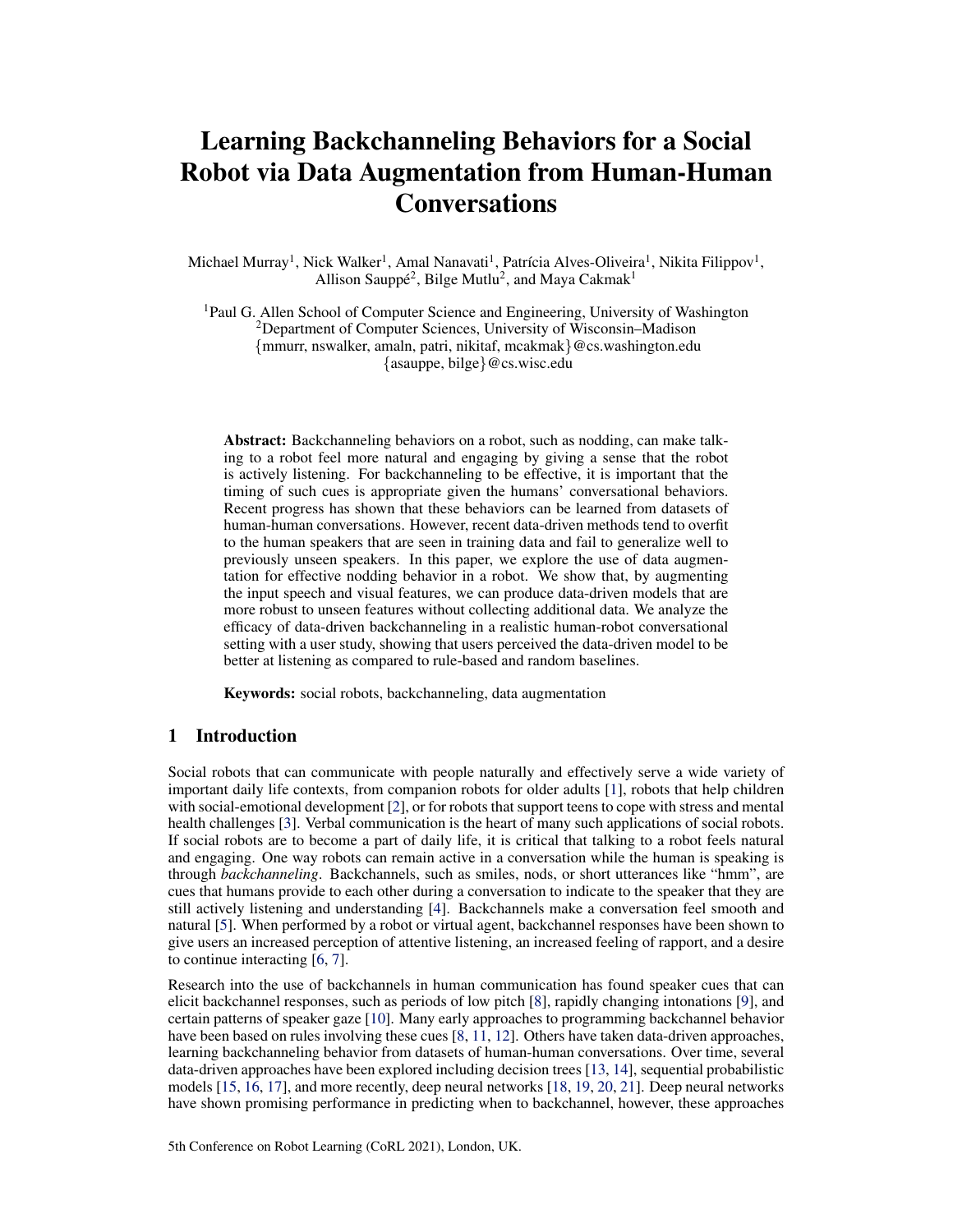typically suffer from the generalization problem in which the learned backchanneling policies tend to overfit to human speakers that are seen in training data and fail to generalize well to previously unseen speakers. One of the major contributing factors to this problem is data scarcity. Learning backchanneling behavior requires annotated video datasets of human-human conversations which are expensive and time-consuming to collect. As a result, the datasets used to train backchanneling algorithms typically have a small number of human speakers. For example, the Interactive Emotional Dyadic Motion Capture Database (IEMOCAP) [\[22\]](#page-9-0), which is the most commonly used dataset for learning backchanneling behaviors, consists of conversations from just 10 unique speakers. Due to the challenges of collecting sufficiently large datasets, it is a crucial problem to efficiently learn a more generalized policy for backchanneling without collecting additional data.

*Data augmentation* is a technique that has contributed to significant improvements in performance under conditions of data scarcity in domains such as image classification [\[23,](#page-9-0) [24,](#page-9-0) [25,](#page-9-0) [26\]](#page-9-0) and speech recognition [\[27,](#page-9-0) [28,](#page-9-0) [29,](#page-9-0) [30\]](#page-9-0). With data augmentation, we produce new datapoints by augmenting existing datapoints, for example by warping the original input. This makes the training dataset effectively larger without collecting additional data, as multiple augmented versions of a single example can be used to train a model.

In this paper, we present a *data augmentation* scheme to learn more robust backchanneling behaviors for a social robot from human-human conversation data. We introduce a method that warps and masks portions of each human speaker's input features. Our experiments show that the technique results in improved performance on the metrics of accuracy and F1-score. Finally, we conducted a user study to examine the efficacy of a data-driven model for online human-robot interaction. As recent works have evaluated their models using pre-collected datasets, we contribute—to our knowledge–the first user study to examine a neural network based approach to backchanneling. Our results showed that, compared to rule-based and random baselines, the neural network approach elicits more natural and preferable interactions with a listening robot.

### 2 Related Work

Modeling Human Backchannel Behavior The description, modeling, and understanding of human backchanneling behavior has been a subject of research since early comprehensive studies of non-verbal behavior in the 1970s [\[31,](#page-10-0) [4\]](#page-8-0). Early models sought to describe relationships between backchannel behaviors and speaker cues spanning gesticulation, gaze, syntactic markers and paralanguage [\[5,](#page-8-0) [32\]](#page-10-0). The ability to automatically detect speaker cues, like periods of low pitch or pauses, led to the first applications of rule-based backchanneling systems [\[8,](#page-8-0) [33,](#page-10-0) [11,](#page-8-0) [12\]](#page-8-0). The use of data driven methods such as decision trees [\[13,](#page-8-0) [14\]](#page-8-0), sequential probabilistic models [\[15,](#page-8-0) [16,](#page-9-0) [17\]](#page-9-0), and neural networks [\[18,](#page-9-0) [34,](#page-10-0) [19,](#page-9-0) [20,](#page-9-0) [21\]](#page-9-0), has reduced the dependence on hand-designed rules.

Embodied Backchanneling Agents The impact of backchanneling behaviors on interactions with virtual animated agents has been extensively studied [\[35,](#page-10-0) [36,](#page-10-0) [37\]](#page-10-0). Despite promising applications in educational or eldercare robotics, there are relatively few systems that have been designed to work with a physical robot. Lala et al. [\[38\]](#page-10-0) evaluated an integrated backchanneling dialogue agent on ERICA, a realistic humanoid robot, finding that their approach was perceived as more natural and empathetic than rule-based alternatives. Inoue et al. [\[39\]](#page-10-0) compared user responses to the system with those generated by a human operator and saw that their system matched the human control in basic listening skills but fell short in ratings for complex attributes like empathy. Park et al. [\[7\]](#page-8-0) showed that children perceived a toy robot listener using a rules-based backchannel generation approach as more attentive compared to a random baseline.

Data Augmentation Data augmentation has been applied to a wide variety of problems to reduce overfitting in neural networks. Image augmentations, such as horizontal flips and random cropping or translations, are commonly used in image classification and detection models [\[23,](#page-9-0) [24,](#page-9-0) [25,](#page-9-0) [26\]](#page-9-0). Krizhevsky et al. [\[24\]](#page-9-0) notably achieved state-of-the-art results on image classification and showed that their augmentations reduced the error rate of their model by over 1%. Additionally, speech augmentations like speed perturbation, pitch adjustments, and additional noise are commonly used for automatic speech recognition [\[27,](#page-9-0) [28,](#page-9-0) [29,](#page-9-0) [30\]](#page-9-0). Recently, Park et al. [\[29\]](#page-9-0) introduced SpecAugment, which achieves state-of-the-art performance on several speech recognition tasks by masking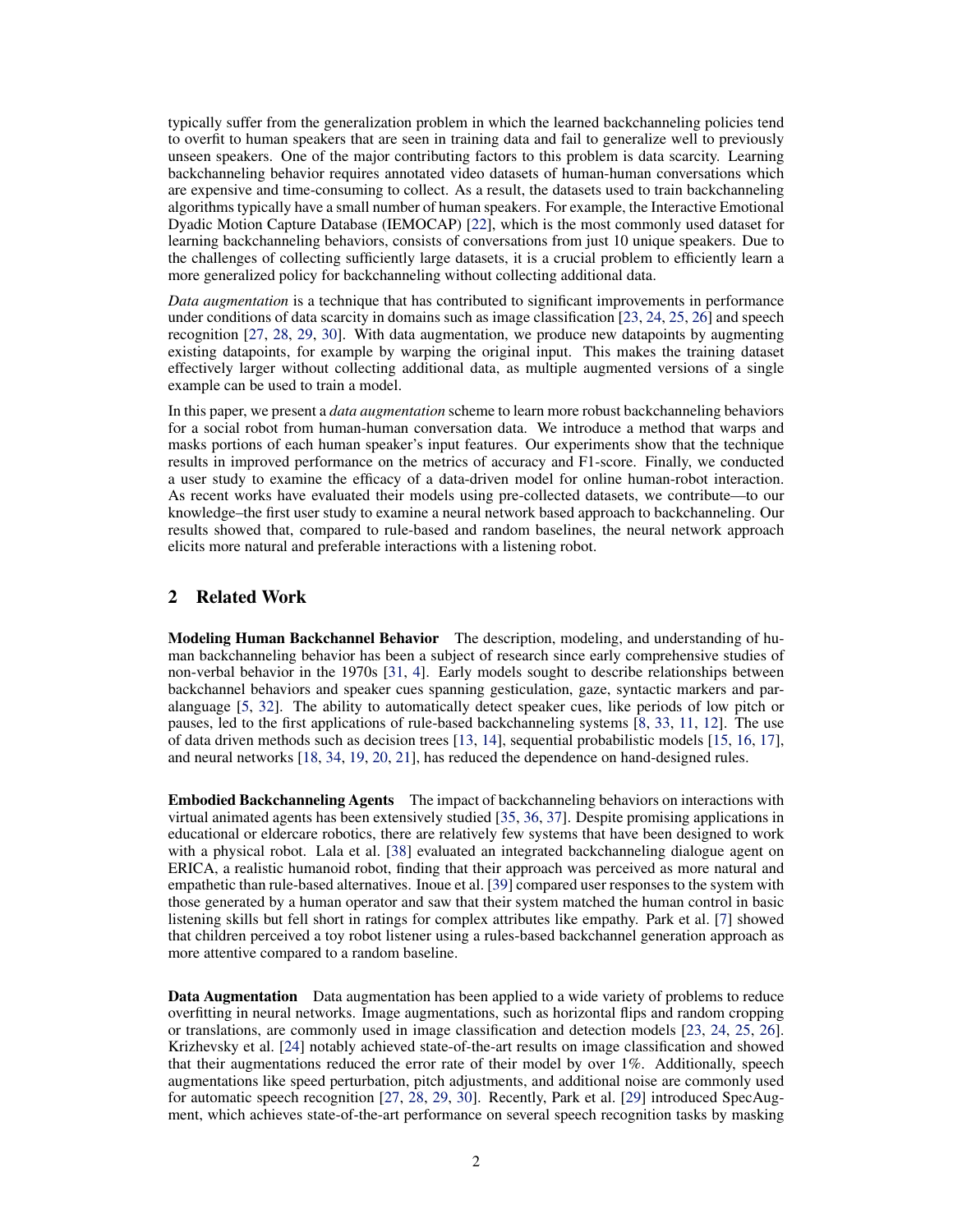<span id="page-2-0"></span>

Figure 1: (From top to bottom) Sequences of F0, MFCC, and head pose features are extracted from the raw audio and video inputs. These features are concatenated and fed into an LSTM network which outputs a nod/no-nod decision for the robot.

the mel-spectogram representation of speech. Although data augmentation shows promise in many domains, it has not yet been applied to robot backchanneling, which we explore in this work.

# 3 Method

The goal of this work is to improve listening behaviors in a robot during a conversation with a human. Following the recent work of Ruede et al. [\[19\]](#page-9-0), we model our policy as a recurrent neural network that maps sequences of input from the speaker to output actions on the robot. In this paper, we focus on *nodding* as a backchannelling modality because of it's prevalence and utility in human-human conversations [\[40,](#page-10-0) [41,](#page-10-0) [42\]](#page-10-0), but we expect that the techniques we present will generalize to other backchanneling modalities. We aim to enable accurate prediction while maintaining the feasibility of deploying the model on computationally constrained robotics platforms.

Acoustic Features To summarize the speaker's acoustic features we extract the fundamental frequency (F0) and 14th order mel-frequency cepstrum coefficients (MFCCs). F0 is an estimation of the speaker's pitch and the MFCCs represent the short-term power spectrum of the sound. Both features are commonly used in speech processing and can be calculated efficiently without introducing significant latency. We extract the features over 20ms windows and concatenate them to produce a single acoustic feature representation. This configuration significantly compresses the audio signal while maintaining the ability to distinguish prosodic cues and phonemes.

**Visual Features** As a summary visual feature we extract the speaker's head pose, as an euler angle, using a fast facial landmark detector [\[43\]](#page-10-0) and estimating the correspondence of points to a 3D head model by solving the perspective-n-point problem. This was informed by work showing gaze as a cue for backchannels [\[10\]](#page-8-0). To moderate noise inherent in this pipeline, we smooth the angle using a Kalman filter.

Model We model the backchanneling policy as a long short term memory (LSTM) recurrent neural network [\[44\]](#page-10-0), which is commonly used for modeling sequential data. At each step, the network receives the last two seconds of features as input and produces a binary output (Figure 1).

**Data Augmentation** As we mentioned above, data scarcity is an issue when training neural networks for backchanneling tasks. Therefore, given a training dataset of the aforementioned input features and a binary output, we propose using data augmentation to add one new example for every example in the dataset.

Following Park et al. [\[29\]](#page-9-0), we augment the MFCC features by warping them across time, masking blocks of utterances over time, and masking blocks of consecutive frequency channels. An example of these augmentations can be seen in Figure [2.](#page-3-0) We augment the F0 features by warping them across time and masking blocks of utterances over time. Finally, we augment the visual summary head pose feature by randomly warping the head pose in space and time, and by masking random blocks of head poses over time. These augmentations are intended to improve the model's robustness to partial loss of information (frequency, segments of speech, or head pose information) and deformations across time.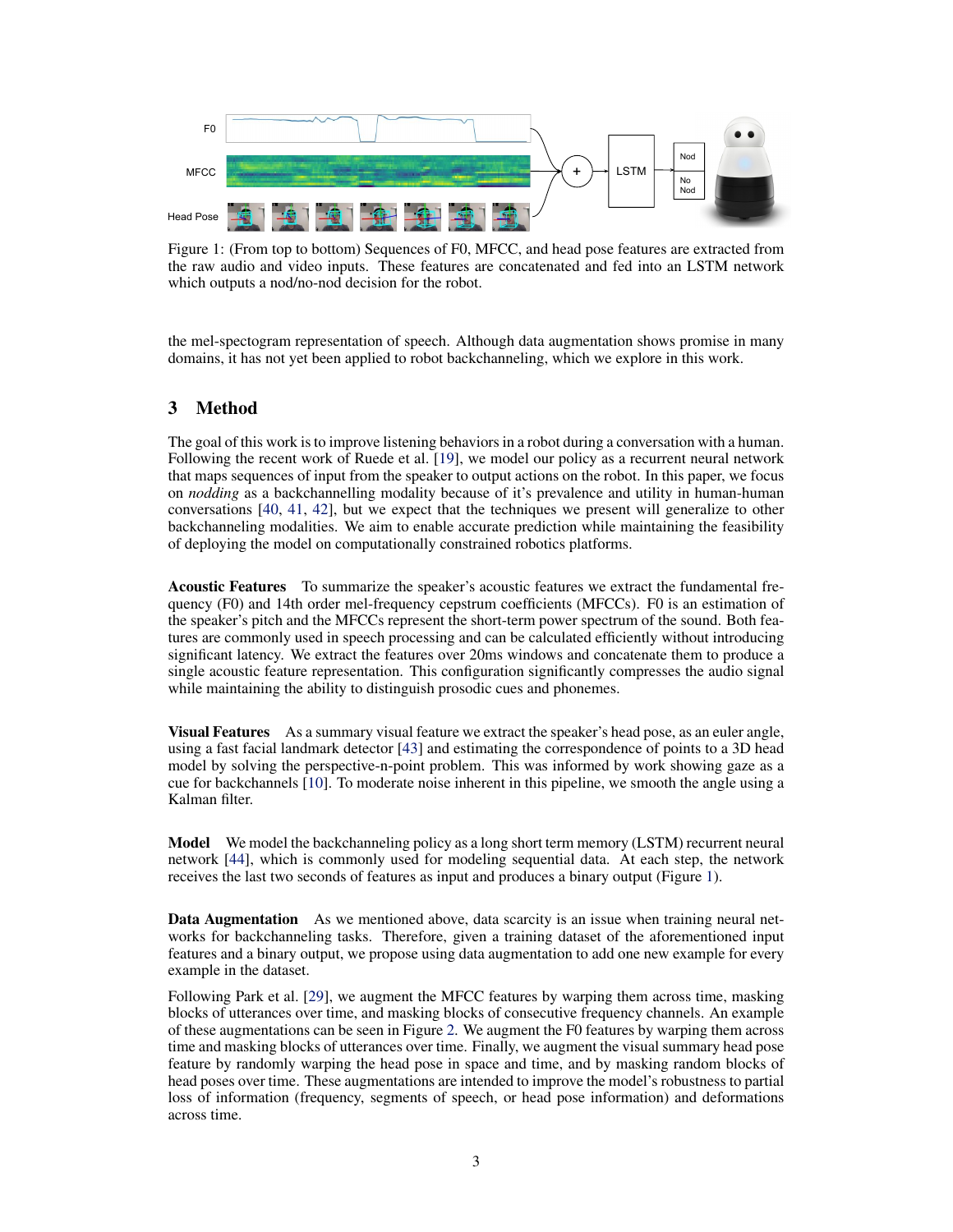<span id="page-3-0"></span>

Figure 2: Spectogram visualization of an MFCC feature (left). And the same feature with warping and masking augmentation applied (right).

# 4 Data Collection and Systematic Evaluation

To evaluate our data-driven backchanneling models, we gathered a dataset of human non-verbal backchanneling behaviors. While we considered existing datasets such as IEMOCAP [\[22\]](#page-9-0) and CCDb [\[45\]](#page-10-0), no existing dataset met our criteria of being both unscripted and structured, with distinct speaker and listener roles. We believe these criteria will promote natural head nods that are more appropriate for a listening robot. This lead us to collect our own dataset to meet these criteria.

Using a custom peer-to-peer video chat tool, we recorded audio and video of conversational interactions between two people. Each interaction was structured around a prompt, with one person tasked to respond to the prompt while the other person was listening and performing natural backchannels. Every session was composed of one researcher and one participant selected from that researcher's social network. After obtaining consent, participants were given instructions on how to position themselves for optimal data collection—in a well-lit room, with no bright lights, and with their head in the middle of the frame. The researcher and participant then engaged in 10 interactions where they took turns prompting each other and listening to the other talk for 1-2 minutes. The prompts consisted of two random prompts from each of the following categories:

- Happy (e.g. "Tell me about your most fun memory from last summer")
- Neutral (e.g. "Tell me about your day yesterday")
- Teaching (e.g. "Teach me how to cook your favorite dish")
- Frustrated (e.g. "Tell me about a pet peeve of yours")
- Practice Talk (e.g. "You are giving a speech at your best friend, Sam's, wedding tomorrow. Practice that speech in front of me").

These categories were chosen to reflect the general scenarios in which we envision users speaking to an actively listening social robot. Accounting for interactions missing due to recording issues, we collected a total of 84 interactions from 12 participants (9 male, 3 female), 3 of whom were researchers. Interactions lasted 97.2 seconds on average (SD=31.2).

#### 4.1 Annotation

We annotated listener nod behavior using a semi-automatic eye-position based scheme. The left eye keypoint position was extracted across the duration of the video using [\[43\]](#page-10-0). The range of this raw pixel position was then normalized to be between 0 and 1, and smoothed. The resulting signal was then processed to detect peaks and valleys. Portions of the signal with 3 or more peaks or valleys with no more than 50ms between them were marked as candidate nod windows. These candidates were then checked and adjusted manually using ANVIL [\[46\]](#page-11-0). After annotation was complete, an average of 21.5% of per-interaction listener time was labeled as nodding (SD=10.8).

# 4.2 Training

To train the RNNs we first split the dataset up into examples and labels where each example is a sequence of features extracted over the past 2 seconds and each label indicates whether the human subject nodded at that point in time. Because our dataset contains many more negative labels than positive labels, we account for the imbalance by assigning each class a weight that is inversely proportional to its frequency:  $\alpha = \frac{n_+ + n_-}{2}$ ,  $w_- = \frac{1}{n_-} \cdot \alpha$  and  $w_+ = \frac{1}{n_+} \cdot \alpha$  (where  $n_-$  is the number of negative examples and  $n_+$  is the number of positive examples). We then split the dataset by individual speakers, and use 6-fold cross-validation to train the model. In each fold, the examples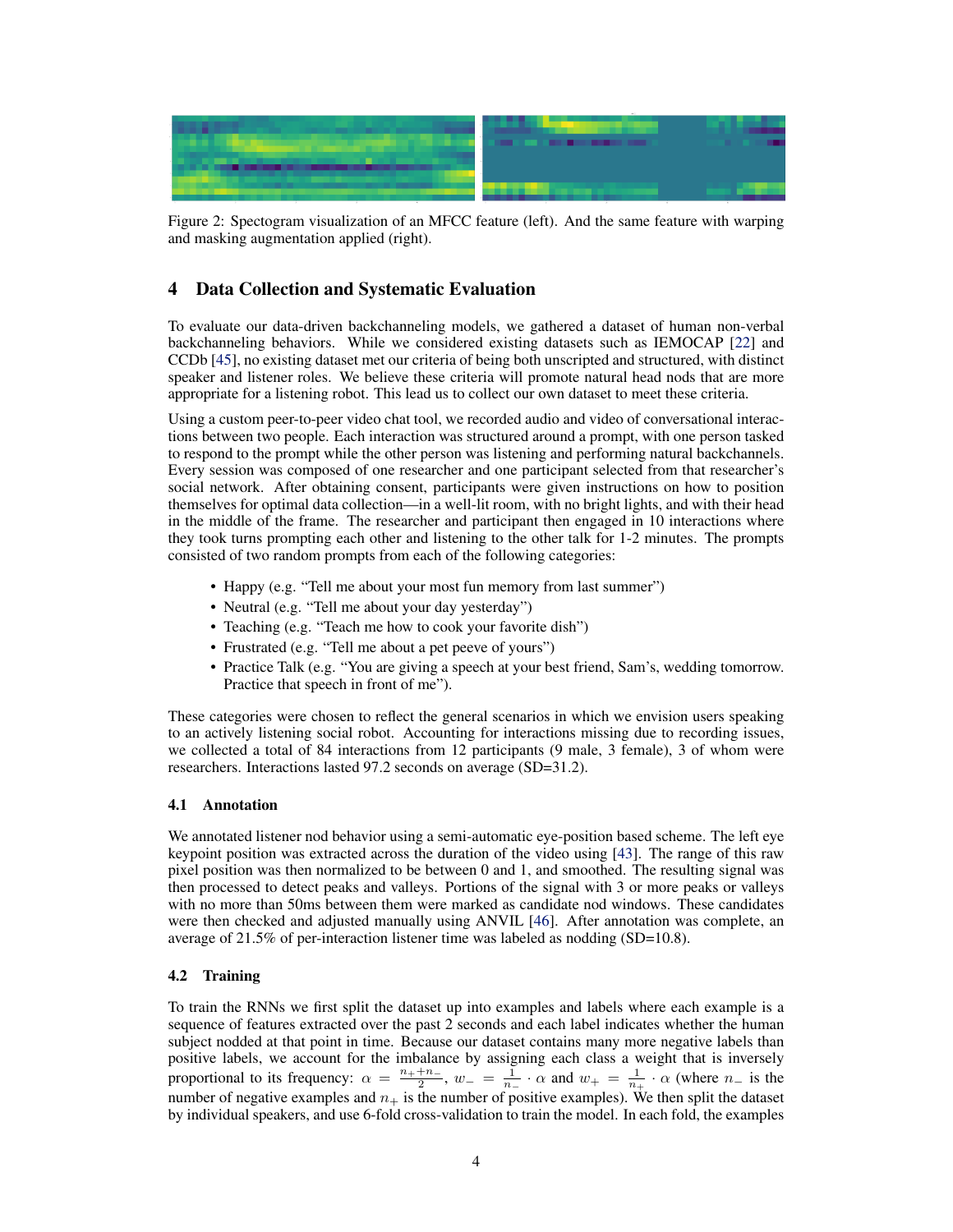Table 1: Comparison of LSTM, LSTM with data augmentation, and a rule-based baseline. Reported numbers are averages across all validation folds.

|                                                        | Training (Seen Speakers) |                                               |      | Validation (Unseen Speakers) |                             |      |      |      |
|--------------------------------------------------------|--------------------------|-----------------------------------------------|------|------------------------------|-----------------------------|------|------|------|
| <b>Method</b>                                          |                          | Acc. Prec. Rec. $F_1$   Acc. Prec. Rec. $F_1$ |      |                              |                             |      |      |      |
| Rule-based (Ward) [11] - - - - -   0.60 0.20 0.14 0.23 |                          |                                               |      |                              |                             |      |      |      |
| LSTM $[20]$                                            | 0.80                     | 0.31                                          | 0.29 |                              | $0.60 \mid 0.62 \quad 0.18$ |      | 0.16 | 0.24 |
| LSTM + Augmentation $0.80$ $0.29$ $0.25$ $0.57$   0.64 |                          |                                               |      |                              |                             | 0.23 | 0.24 | 0.29 |

from two speakers are held out for validation and the remaining examples are used for training. We train the model by optimizing cross-entropy loss and perform early-stopping according to the loss.

#### 4.3 Results

We compare the LSTM-based approach, with and without data augmentation, with a rule-based baseline. We chose Ward [\[11\]](#page-8-0) as our baseline because it was the highest performing rule-based approach on our dataset. Table 1 shows the performance of the three models in terms of accuracy, precision, recall, and  $F_1$ -score. Precision is the probability that predicted head nods match the actual annotated human behavior, while recall is the probability that an annotated human head nod is predicted by our model. The  $F_1$ -score, which is the harmonic mean of precision and recall, is typically used as the key evaluation metric for imbalanaced datasets like ours [\[47\]](#page-11-0).

We observe that both LSTM models outperform the rule-based model and the LSTM model with data augmentation achieves the highest accuracy, precision, recall, and  $F_1$ -score among all of the approaches. Figure 3 shows a plot of the training and validation  $F_1$ -scores across training epochs to further illustrate this reduction in the performance gap between training and validation. Additionally, in Figure 4 we present examples of qualitative improvements from two unseen speakers.



Figure 3: F1-score over 50 epochs for a selected training fold. Data augmentation achieves higher performance on the validation set due to less overfitting to the training set.

#### 5 User Evaluation

While the systematic evaluation demonstrated the capacity for data-driven models to accurately predict backchanneling behaviors in human-human interactions, it does not capture the qualitative



Figure 4: Visual timelines indicating nods over the duration of two example sessions that were both unseen during training. On the left, we can see that the LSTM nods too infrequently and the more robust data augmentation method is closer to the ground truth. On the right, the LSTM nods too frequently and again the data augmentation method looks closer to the ground truth.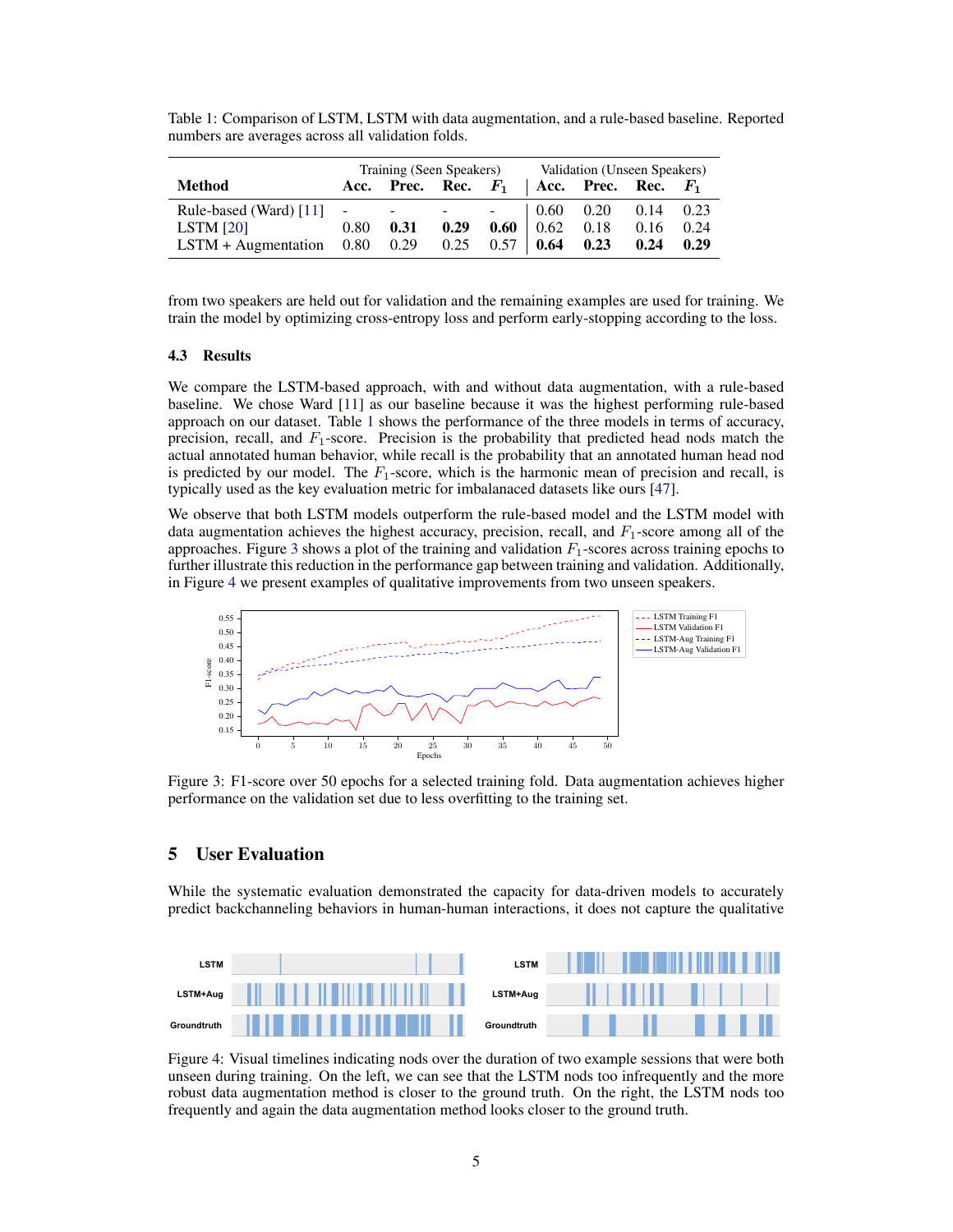

Figure 5: As part of the user study, participants talked to a virtual robot through an online interface, responding to a specific prompt (top). The robot nods when the model specifies.



Figure 6: While the user study employed a virtual robot to adapt to the COVID-19 pandemic, we also demonstrate that our method can be deployed on a physical Mayfield Kuri robot.

experience of interacting with a robot that uses the models to produce nodding behaviors. We investigated the effectiveness of these models in generating backchanneling behaviors on a robot through a user study in which participants talked to a virtual robot. We used a virtual robot to adapt to the COVID-19 pandemic.

#### 5.1 Study Design and Procedure

Our study involved participants talking to a virtual Mayfield Kuri robot that uses either a learned model, a rule-based model, or a random baseline to determine when to nod. Specifically, the three conditions in our study were:

- Learned uses the best performing learned model, the LSTM model with data augmentation (Sec. [3\)](#page-2-0), trained on the whole dataset. The model takes in audio and visual features, and the robot produces a nod whenever the model assigns a probability above 50% to the nod class.
- Ward [\[11\]](#page-8-0) uses the aforementioned rule-based baseline. The model uses a rolling window to approximate the distribution of the speaker's pitch and nods upon detection of: (1) a region of pitch less than the 26th-percentile pitch level (2) continuing for at least 110 milliseconds (3) coming after at least 700 milliseconds of speech (4) no backchannels in the preceding 800 milliseconds (5) after 700 millisecond wait.
- Random produces a nod with nod duration sampled from a normal distribution fit to the durations in our collected dataset. Wait times between nods are sampled from an exponential distribution fit to the wait times in our collected dataset.

To allow for direct comparisons of the three conditions, we performed a within-participants study in which participants interacted with all three conditions. Each condition was presented as a different robot, named Robot 1-3. The order of conditions was counter-balanced. Mirroring our data collection procedure, this evaluation took place through the same custom online video communication interface. Participants were shown a simulated robot in a living space, intended to mimic a webcam display of a physical robot (see Figure 5). The robot exhibited naturalistic blinking and fidgeting idle behavior, and nodded when the model specified.

After reading instructions, participants went through a familiarization phase where they talked to a robot that had the idle behavior but did not nod. The interaction started with a question prompt from the robot. Participants were instructed to talk for 1-2 minutes responding to the prompt. The time elapsed was displayed on the screen for guidance and participants could move on at any point by pressing the "Complete session" button. After familiarization, they were taken to the study, where they interacted with each of the three models. The prompts for the study were taken from the *Frustrated* category of the data collection (Sec. [4\)](#page-3-0) and the order of the prompts was kept constant. After the interaction with each model, participants were taken to a questionnaire that asked them about their perceptions of the robot and its listening and nodding behavior (Table [2\)](#page-6-0).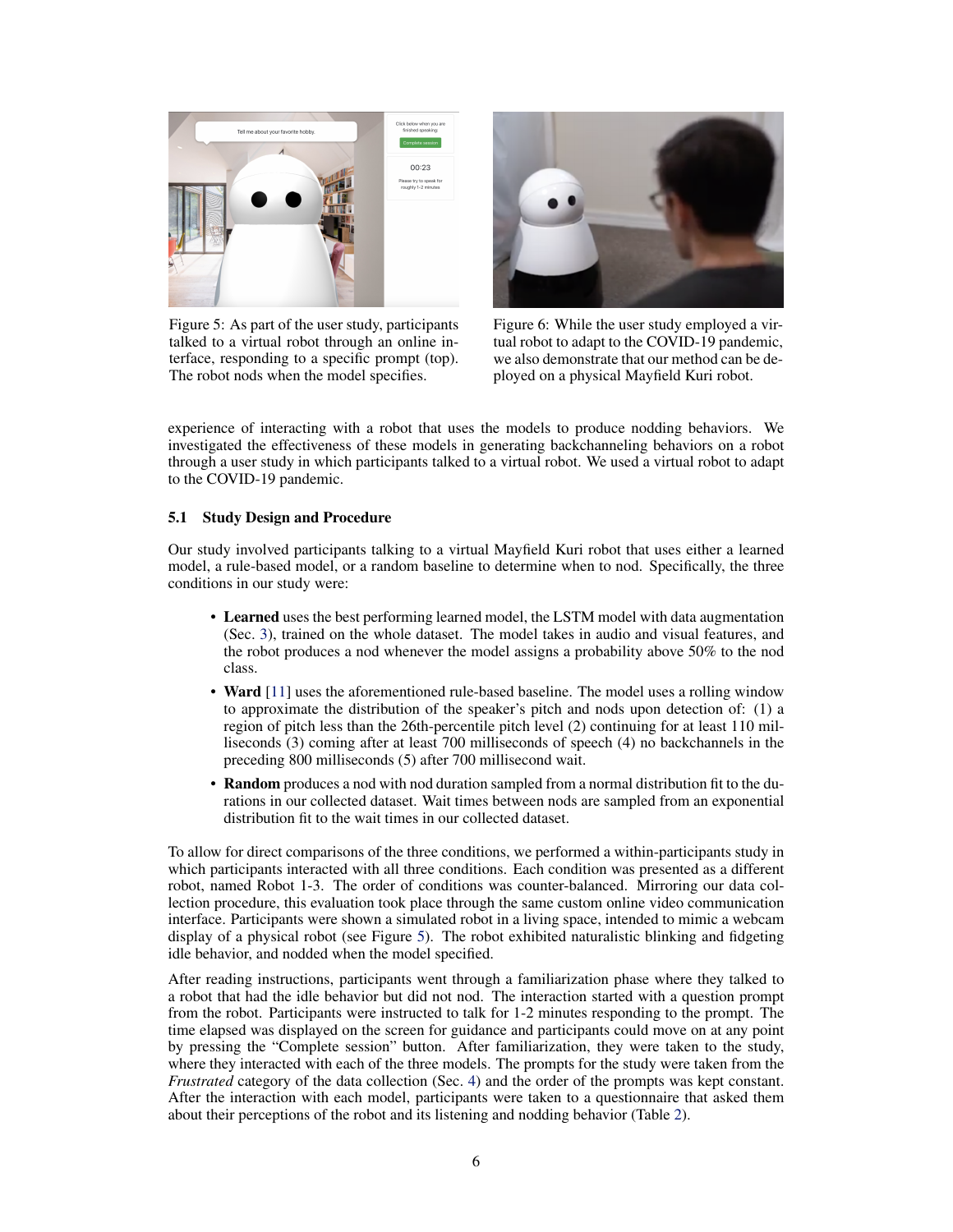<span id="page-6-0"></span>Table 2: Survey questions from the evaluation questionnaire. The Likert statements required participants to choose their level of agreement with options ranging from 1-5 (strongly disagree to strongly agree). Frequency questions had a continuous slider between 0% of the time (never) and 100% of the time (always). Open ended questions were free text entry. Participants responded to this questionnaire after each condition.

| <b>Likert Statements</b>                                                                                                                                                                                               | <b>Frequency Questions</b>                                                                                                           |  |  |  |  |
|------------------------------------------------------------------------------------------------------------------------------------------------------------------------------------------------------------------------|--------------------------------------------------------------------------------------------------------------------------------------|--|--|--|--|
| • The robot was listening carefully.<br>• The robot's behavior was natural.<br>• The robot cared about what I was saying.<br>• The robot did not care about what I was saying.<br>• The robot was not listening to me. | • How often did the robot nod its head at an inap-<br>propriate time?<br>• How often did the robot miss head nod opportuni-<br>ties? |  |  |  |  |
| • The robot understood what I was saying.                                                                                                                                                                              | <b>Open Ended Questions</b>                                                                                                          |  |  |  |  |
| • I felt a close connection with the robot.                                                                                                                                                                            |                                                                                                                                      |  |  |  |  |
| • Talking with the robot was similar to talking with                                                                                                                                                                   | • What was it like to speak with the robot?                                                                                          |  |  |  |  |
| a friend.                                                                                                                                                                                                              | • Describe positive and negative aspects of the                                                                                      |  |  |  |  |
| • Talking with the robot was similar to talking with                                                                                                                                                                   | robot's behavior                                                                                                                     |  |  |  |  |
| a stranger.                                                                                                                                                                                                            | • Describe any similarities or differences between                                                                                   |  |  |  |  |
| • Talking with the robot was comforting.                                                                                                                                                                               | talking to the robot and talking to a friend                                                                                         |  |  |  |  |

After interacting with all three models and completing all three questionnaires, participants were asked to select the robot that seemed the most natural, that they enjoyed speaking to the most, that nodded the most, and that nodded the least. Finally, they were asked demographic questions. Participants for this study were recruited on Amazon Mechanical Turk, limited to users who had a greater than 95% approval rate and who were in the U.S., and were compensated \$3 for their participation in this approximately 25 minute user study.

#### 5.1.1 Results

Our study was completed by 102 participants (53 male, 46 female, 3 other; ages 18-75). To group the Likert items we performed an exploratory factor analysis with promax rotation, yielding two factors shown in the appendix Table [7.1.](#page-12-0) We interpret the first factor as measuring the perceived nodding and listening skill of the robot. We interpret the second factor as measuring to what extent talking with the robot elicited feelings of comfort or closeness. The factors show good reliability with  $\alpha = 0.88$  and  $\alpha = 0.92$  respectively. We group the continuous frequency questions into a single scale measuring the perceived frequency of mistakes. Figure 7 summarizes participant responses on these scales. Figure [8](#page-7-0) shows the distribution of participant preferences in forced-choice questions.

We used repeated measures ANOVA to measure the statistical significance of responses on the Likert and frequency scales. Using a significance threshold of  $\alpha < 0.05$  for all statistical tests, there was a significant effect on the perceived nodding skill  $[F(2, 204) = 9.86, p < 0.001]$  and the perceived frequency of mistakes  $[F(2, 204) = 4.56, p < 0.01]$ . Post hoc comparisons using the Tukey HSD test indicated that the mean score of the learned model is significantly higher than the random model



Figure 7: Box plots of participant responses to Likert scale and frequency questions in the user study (see Table 2 for exact questions). Whiskers represent 1.5 times inter-quartile range and the red line indicates the median value.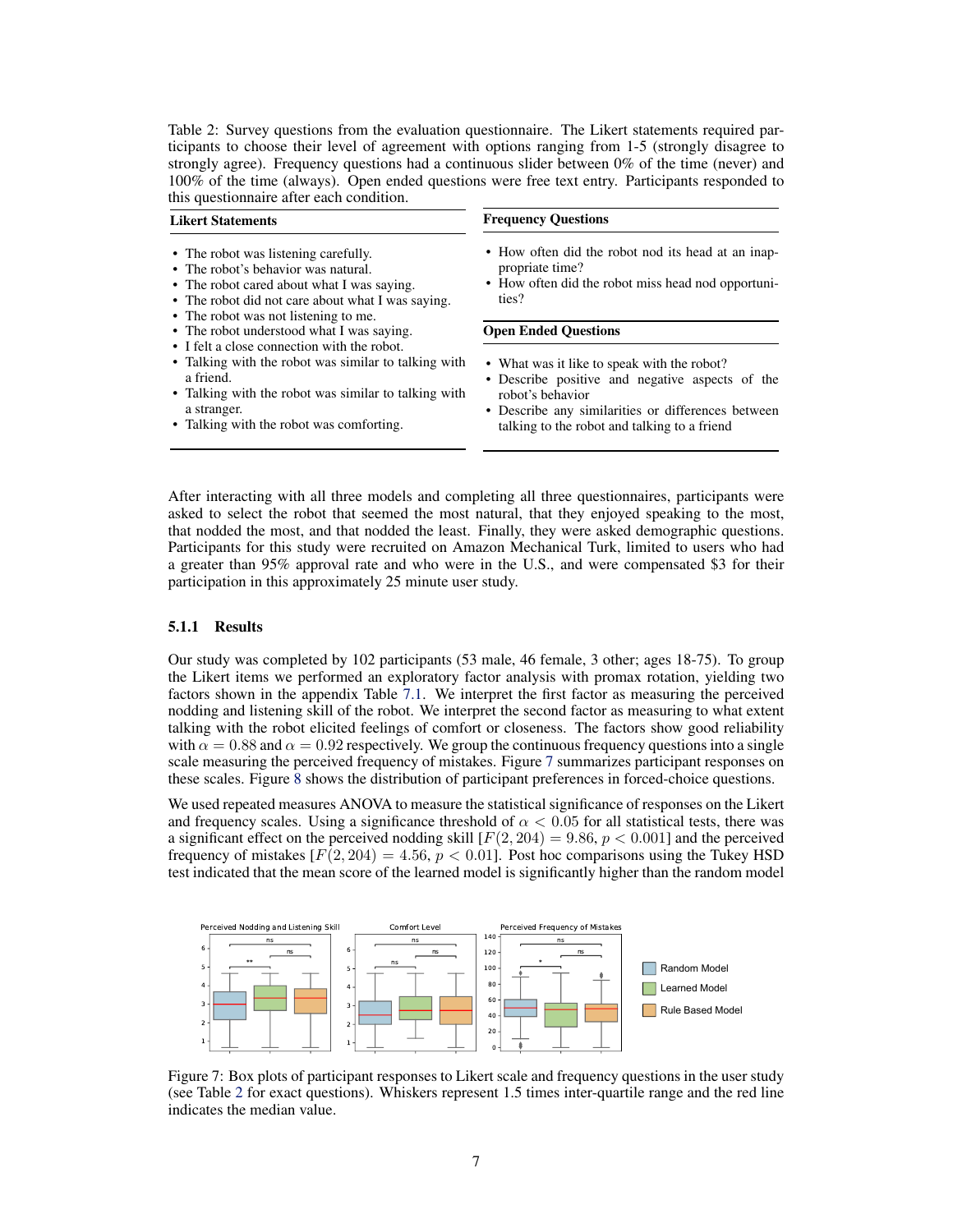<span id="page-7-0"></span>

Figure 8: Histograms of participant responses to forced-choice questions asked after interacting with all conditions.

on both scales. The learned model also outperforms the rule-based model, although that difference is not significant.

User responses to the forced choice questions indicate a strong preference for the learned and rulebased models over the random model. The learned model was the most common choice for "Which robot made me felt most heard", "Which robot did you enjoy speaking to the most?", and "Which robot was the best listener?". Additionally, it was the least common choice for "Which robot did you enjoy speaking to the least?". While there was no significant difference between the learned and rulebased models on our Likert and frequency scales, there is a clear preference for the learned model over the rule-based model in the forced choice responses. This could indicate that the differences are too small to appear on the scales but still large enough to result in a clear preference or it could indicate that it was difficult for participants to express on a scale the differences they noticed when interacting with the virtual robot.

Some participants noticed the timing of nods, e.g., one said the learned model appeared "*better programmed to nod at more appropriate intervals*"; another said the rule-based model would "*nod at more appropriate times and didn't miss as many opportunities to nod*". While some participants were specific about the reasoning for their choice, as in the above quotes, others could not articulate behavioral reasons but rather answered based on how they felt after the interaction; e.g., comments about the learned model included that it "*seemed natural and normal*", "*felt like he was really listening*", and "*seemed more life like*.". Some users stated that they could not discern a difference; e.g. one user stated that there was "*no detectable difference*" and another stated "*it seemed like this robot had better timing when it came to nodding than before, but I'm not sure if that is actually the case or not*". Some users expressed optimism about the utility of a backchanneling robot; e.g. one user said "*I would use this to practice job interviews*" and another suggested to "*make these robots some kind of therapy app*". Other participants felt that the experience of talking to the robot was negative, highlighting important difficulties of social robot design; e.g. one person stated that "*Speaking to the robot felt dehumanizing.*".

# 6 Discussion

In this paper, we apply data augmentation to the task of learning non-verbal backchanneling behaviors from human-human interactions. Our experiments show that our data augmentation technique reduces overfitting and improves backchanneling prediction performance for unseen speakers. Data augmentation is not the only technique that has been developed to reduce overfitting, and an exciting direction for future work is to explore additional techniques such as pre-training and multi-task learning. Combining these techniques with reinforcement learning as in Hussain et al. [\[21\]](#page-9-0) is another exciting future direction.

The results of our user study indicate that user perception of data-driven backchanneling behaviors is positive, with the data-driven approach being preferred in forced choice questions and eliciting nodding behavior that appears significantly more natural than a random baseline. Due to COVID-19 limitations our user study was conducted online with a virtual robot so we aim to repeat our evaluation with a physical robot in future work. Although our evaluation involved a virtual robot, the learned model was developed to work the same way on physical Kuri robots using on-board sensors and head nods. Future work could extend our approach to provide richer backchanneling with additional outputs like robot facial expressions and vocalizations. Because our work is focused on augmenting the input features, we expect that the techniques we have presented will generalize well to other backchanneling modalities. Further investigation of backchanneling within the context of larger human-robot interaction systems is another important direction for future work.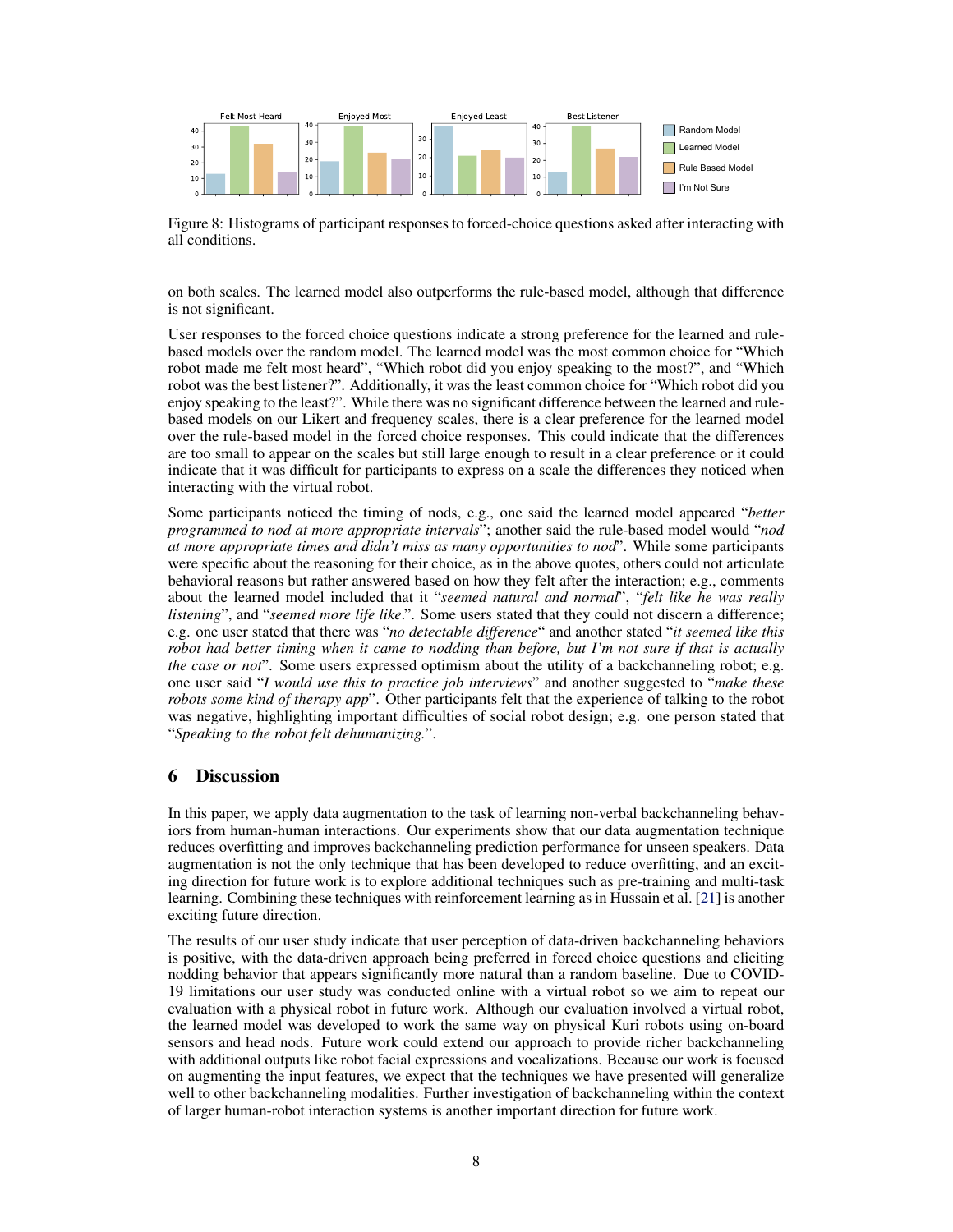#### <span id="page-8-0"></span>Acknowledgments

This work was supported by the National Science Foundation, collaborative awards IIS-1924435 and IIS-1925043 "Program Verification and Synthesis for Collaborative Robots."

#### References

- [1] J. Fasola and M. J. Mataric. Using socially assistive human–robot interaction to motivate physical exercise for older adults. *Proceedings of the IEEE*, 100(8):2512–2526, 2012.
- [2] H. W. Park, R. Rosenberg-Kima, M. Rosenberg, G. Gordon, and C. Breazeal. Growing growth mindset with a social robot peer. In *Proceedings of the 2017 ACM/IEEE International Conference on Human-Robot Interaction*, pages 137–145, 2017.
- [3] E. A. Björling, W. M. Xu, M. E. Cabrera, and M. Cakmak. The effect of interaction and design participation on teenagers' attitudes towards social robots. In *2019 28th IEEE International Conference on Robot and Human Interactive Communication (RO-MAN)*, pages 1–7. IEEE, 2019.
- [4] V. H. Yngve. On getting a word in edgewise. In *CLS-70*, pages 567–577. University of Chicago, 1970.
- [5] S. Duncan. Some signals and rules for taking speaking turns in conversations. *Journal of personality and social psychology*, 23(2):283, 1972.
- [6] J. Gratch, A. Okhmatovskaia, F. Lamothe, S. Marsella, M. Morales, R. Werf, and L.- P. Morency. Virtual rapport. pages 14–27, 08 2006. ISBN 978-3-540-37593-7. [doi:](http://dx.doi.org/10.1007/11821830_2) [10.1007/11821830](http://dx.doi.org/10.1007/11821830_2) 2.
- [7] H. W. Park, M. Gelsomini, J. Lee, and C. Breazeal. Telling stories to robots: The effect of backchanneling on a child's storytelling. pages 100–108, 03 2017. [doi:10.1145/2909824.](http://dx.doi.org/10.1145/2909824.3020245) [3020245.](http://dx.doi.org/10.1145/2909824.3020245)
- [8] N. Ward. Using prosodic clues to decide when to produce back-channel utterances. In *Proceeding of Fourth International Conference on Spoken Language Processing. ICSLP'96*, volume 3, pages 1728–1731. IEEE, 1996.
- [9] A. Gravano and J. Hirschberg. Backchannel-inviting cues in task-oriented dialogue. In *Tenth Annual Conference of the International Speech Communication Association*, 2009.
- [10] A. Hjalmarsson and C. Oertel. Gaze direction as a back-channel inviting cue in dialogue. In *IVA 2012 workshop on realtime conversational virtual agents*, volume 9. Citeseer, 2012.
- [11] N. Ward and W. Tsukahara. Prosodic features which cue back-channel responses in english and japanese. *Journal of pragmatics*, 32(8):1177–1207, 2000.
- [12] K. P. Truong, R. Poppe, and D. Heylen. A rule-based backchannel prediction model using pitch and pause information. In *Eleventh Annual Conference of the International Speech Communication Association*, 2010.
- [13] M. Takeuchi, N. Kitaoka, and S. Nakagawa. Timing detection for realtime dialog systems using prosodic and linguistic information. 01 2004.
- [14] R. Nishimura, N. Kitaoka, and S. Nakagawa. A spoken dialog system for chat-like conversations considering response timing. In V. Matousek and P. Mautner, editors, *Text, Speech and Dialogue, 10th International Conference, TSD 2007, Pilsen, Czech Republic, September 3-7, 2007, Proceedings*, volume 4629 of *Lecture Notes in Computer Science*, pages 599–606. Springer, 2007. [doi:10.1007/978-3-540-74628-7](http://dx.doi.org/10.1007/978-3-540-74628-7_77) 77. URL [https://doi.org/10.1007/](https://doi.org/10.1007/978-3-540-74628-7_77) [978-3-540-74628-7\\_77](https://doi.org/10.1007/978-3-540-74628-7_77).
- [15] L.-P. Morency, I. de Kok, and J. Gratch. A probabilistic multimodal approach for predicting listener backchannels. *Autonomous Agents and Multi-Agent Systems*, 20(1):70–84, 2010.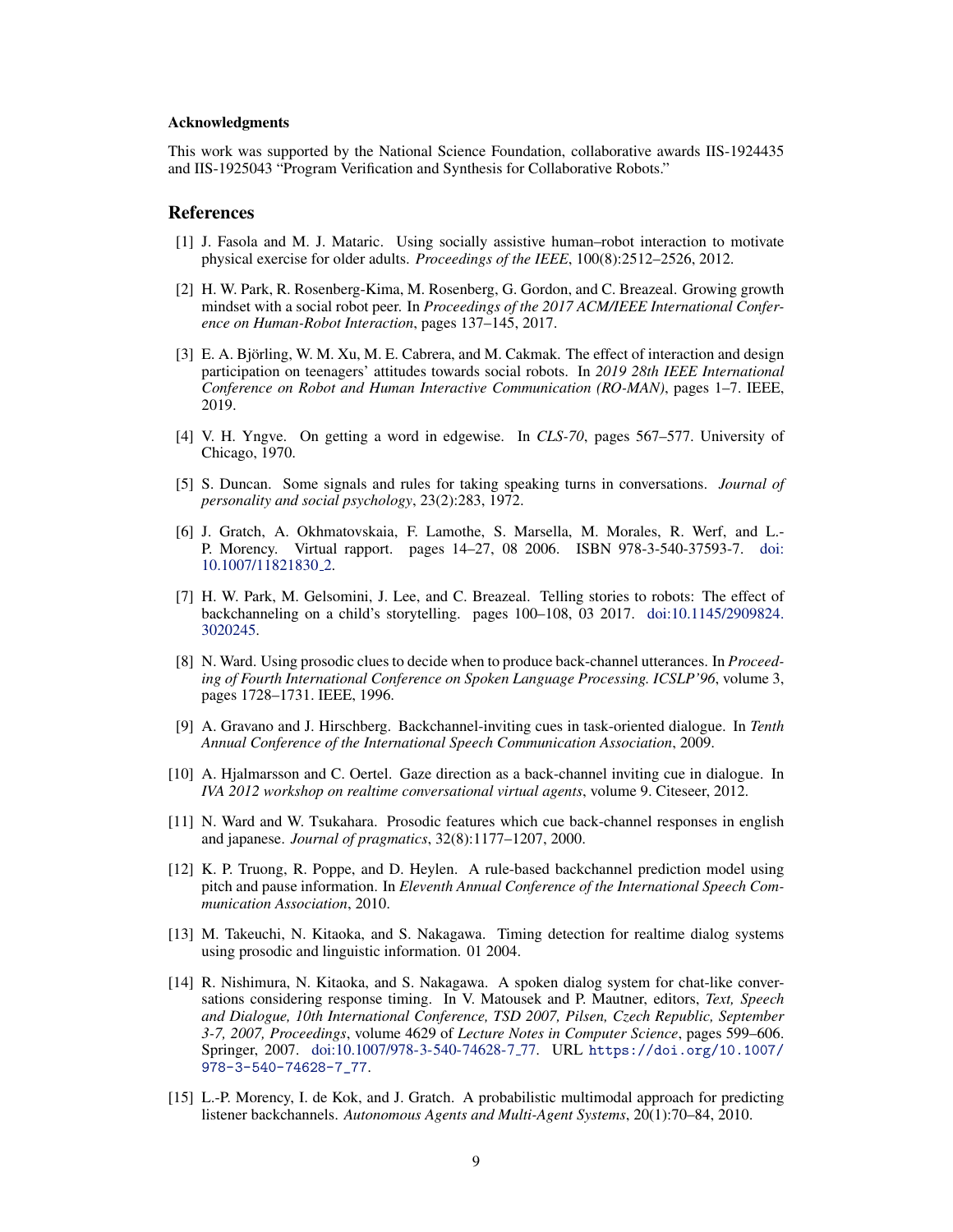- <span id="page-9-0"></span>[16] I. de Kok, D. Ozkan, D. Heylen, and L.-P. Morency. Learning and evaluating response prediction models using parallel listener consensus. In *International Conference on Multimodal Interfaces and the Workshop on Machine Learning for Multimodal Interaction*, ICMI-MLMI '10, New York, NY, USA, 2010. Association for Computing Machinery. ISBN 9781450304146. [doi:10.1145/1891903.1891908.](http://dx.doi.org/10.1145/1891903.1891908) URL <https://doi.org/10.1145/1891903.1891908>.
- [17] L. Huang, L.-P. Morency, and J. Gratch. Parasocial consensus sampling: Combining multiple perspectives to learn virtual human behavior. In *Proceedings of the 9th International Conference on Autonomous Agents and Multiagent Systems: Volume 1 - Volume 1*, AAMAS '10, page 1265–1272, Richland, SC, 2010. International Foundation for Autonomous Agents and Multiagent Systems. ISBN 9780982657119.
- [18] M. Mueller, D. Leuschner, L. Briem, M. Schmidt, K. Kilgour, S. Stueker, and A. Waibel. Using neural networks for data-driven backchannel prediction: A survey on input features and training techniques. In M. Kurosu, editor, *Human-Computer Interaction: Interaction Technologies*, pages 329–340, Cham, 2015. Springer International Publishing. ISBN 978-3-319-20916-6.
- [19] R. Ruede, M. Müller, S. Stüker, and A. Waibel. *Yeah, Right, Uh-Huh: A Deep Learning Backchannel Predictor*, pages 247–258. Springer International Publishing, Cham, 2019. ISBN 978-3-319-92108-2. [doi:10.1007/978-3-319-92108-2](http://dx.doi.org/10.1007/978-3-319-92108-2_25) 25. URL [https://doi.org/](https://doi.org/10.1007/978-3-319-92108-2_25) [10.1007/978-3-319-92108-2\\_25](https://doi.org/10.1007/978-3-319-92108-2_25).
- [20] B. B. Türker, E. Erzin, Y. Yemez, and T. M. Sezgin. Audio-visual prediction of head-nod and turn-taking events in dyadic interactions. In B. Yegnanarayana, editor, *Interspeech 2018, 19th Annual Conference of the International Speech Communication Association, Hyderabad, India, 2-6 September 2018*, pages 1741–1745. ISCA, 2018. [doi:10.21437/Interspeech.](http://dx.doi.org/10.21437/Interspeech.2018-2215) [2018-2215.](http://dx.doi.org/10.21437/Interspeech.2018-2215) URL <https://doi.org/10.21437/Interspeech.2018-2215>.
- [21] N. Hussain, E. Erzin, T. M. Sezgin, and Y. Yemez. Speech driven backchannel generation using deep q-network for enhancing engagement in human-robot interaction. In G. Kubin and Z. Kacic, editors, *Interspeech 2019, 20th Annual Conference of the International Speech Communication Association, Graz, Austria, 15-19 September 2019*, pages 4445–4449. ISCA, 2019. [doi:10.21437/Interspeech.2019-2521.](http://dx.doi.org/10.21437/Interspeech.2019-2521) URL [https://doi.org/10.21437/Interspeech.](https://doi.org/10.21437/Interspeech.2019-2521) [2019-2521](https://doi.org/10.21437/Interspeech.2019-2521).
- [22] C. Busso, M. Bulut, C.-C. Lee, A. Kazemzadeh, E. Mower Provost, S. Kim, J. Chang, S. Lee, and S. Narayanan. Iemocap: Interactive emotional dyadic motion capture database. *Language Resources and Evaluation*, 42:335–359, 12 2008. [doi:10.1007/s10579-008-9076-6.](http://dx.doi.org/10.1007/s10579-008-9076-6)
- [23] P. Y. Simard, D. Steinkraus, J. C. Platt, et al. Best practices for convolutional neural networks applied to visual document analysis. In *Icdar*, volume 3. Citeseer, 2003.
- [24] A. Krizhevsky, I. Sutskever, and G. E. Hinton. Imagenet classification with deep convolutional neural networks. *Advances in neural information processing systems*, 25:1097–1105, 2012.
- [25] S. Zagoruyko and N. Komodakis. Wide residual networks. *arXiv preprint arXiv:1605.07146*, 2016.
- [26] R. Girshick, I. Radosavovic, G. Gkioxari, P. Dollár, and K. He. Detectron. [https://github.](https://github.com/facebookresearch/detectron) [com/facebookresearch/detectron](https://github.com/facebookresearch/detectron), 2018.
- [27] T. Ko, V. Peddinti, D. Povey, and S. Khudanpur. Audio augmentation for speech recognition. In *INTERSPEECH*, 2015.
- [28] L. Tóth, G. Kovács, and D. V. Compernolle. A perceptually inspired data augmentation method for noise robust cnn acoustic models. In *SPECOM*, 2018.
- [29] D. S. Park, W. Chan, Y. Zhang, C.-C. Chiu, B. Zoph, E. D. Cubuk, and Q. V. Le. Specaugment: A simple data augmentation method for automatic speech recognition. *arXiv preprint arXiv:1904.08779*, 2019.
- [30] J. Xu, X. Tan, Y. Ren, T. Qin, J. Li, S. Zhao, and T.-Y. Liu. Lrspeech: Extremely low-resource speech synthesis and recognition. *Proceedings of the 26th ACM SIGKDD International Conference on Knowledge Discovery Data Mining*, 2020.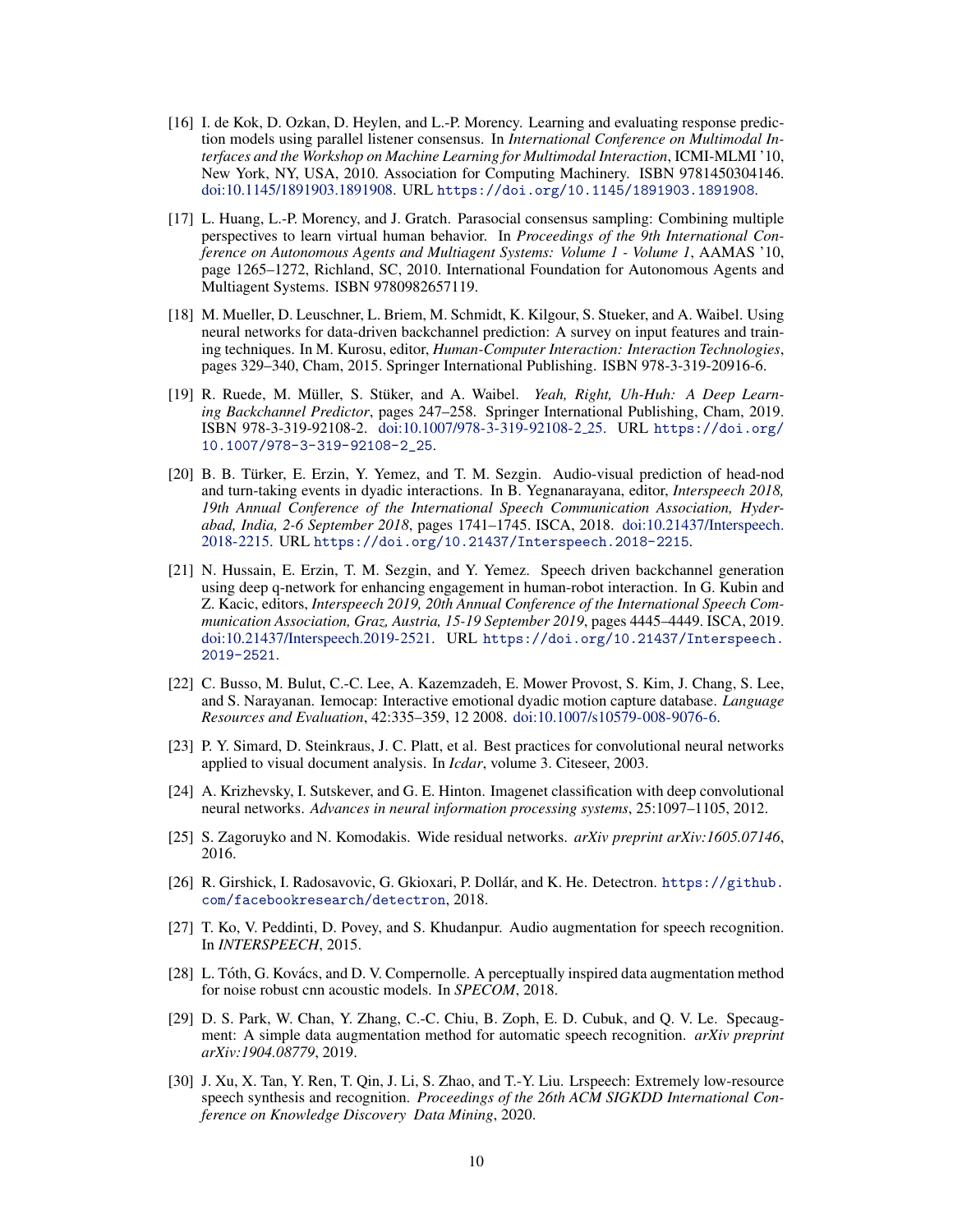- <span id="page-10-0"></span>[31] P. Ekman and W. V. Friesen. The repertoire of nonverbal behavior: Categories, origins, usage, and coding. *Semiotica*, 1(1), 1969. [doi:10.1515/semi.1969.1.1.49.](http://dx.doi.org/10.1515/semi.1969.1.1.49)
- [32] S. Duncan Jr. On the structure of speaker-auditor interaction during speaking turns. *Language in society*, pages 161–180, 1974.
- [33] Y. Okato, K. Kato, M. Kamamoto, and S. Itahashi. Insertion of interjectory response based on prosodic information. In *Proceedings of IVTTA '96. Workshop on Interactive Voice Technology for Telecommunications Applications*, pages 85–88, 1996. [doi:10.1109/IVTTA.1996.552766.](http://dx.doi.org/10.1109/IVTTA.1996.552766)
- [34] R. Ruede, M. Müller, S. Stüker, and A. Waibel. Enhancing backchannel prediction using word embeddings. In F. Lacerda, editor, *Interspeech 2017, 18th Annual Conference of the International Speech Communication Association, Stockholm, Sweden, August 20-24, 2017*, pages 879–883. ISCA, 2017. URL [http://www.isca-speech.org/archive/Interspeech\\_](http://www.isca-speech.org/archive/Interspeech_2017/abstracts/1606.html) [2017/abstracts/1606.html](http://www.isca-speech.org/archive/Interspeech_2017/abstracts/1606.html).
- [35] M. Goswami, M. Manuja, and M. Leekha. Towards social & engaging peer learning: Predicting backchanneling and disengagement in children, 2020.
- [36] A. Andriella, R. Huertas-García, S. Forgas-Coll, C. Torras, and G. Alenyà. Discovering sociable: Using a conceptual model to evaluate the legibility and effectiveness of backchannel cues in an entertainment scenario. In *2020 29th IEEE International Conference on Robot and Human Interactive Communication (RO-MAN)*, pages 752–759, Aug 2020. [doi:](http://dx.doi.org/10.1109/RO-MAN47096.2020.9223450) [10.1109/RO-MAN47096.2020.9223450.](http://dx.doi.org/10.1109/RO-MAN47096.2020.9223450)
- [37] G. Aist and J. Mostow. When speech input is not an afterthought: A reading tutor that listens. In *Workshop on Perceptual User Interfaces*, 1997.
- [38] D. Lala, P. Milhorat, K. Inoue, M. Ishida, K. Takanashi, and T. Kawahara. Attentive listening system with backchanneling, response generation and flexible turn-taking. In *Proceedings of the 18th Annual SIGdial Meeting on Discourse and Dialogue*, pages 127–136, Saarbrücken, Germany, Aug. 2017. Association for Computational Linguistics. [doi:10.18653/v1/W17-5516.](http://dx.doi.org/10.18653/v1/W17-5516) URL <https://www.aclweb.org/anthology/W17-5516>.
- [39] K. Inoue, D. Lala, K. Yamamoto, S. Nakamura, K. Takanashi, and T. Kawahara. An attentive listening system with android ERICA: Comparison of autonomous and WOZ interactions. In *Proceedings of the 21th Annual Meeting of the Special Interest Group on Discourse and Dialogue*, pages 118–127, 1st virtual meeting, July 2020. Association for Computational Linguistics. URL <https://www.aclweb.org/anthology/2020.sigdial-1.15>.
- [40] U. Hadar, T. J. Steiner, and F. C. Rose. Head movement during listening turns in conversation. *Journal of Nonverbal Behavior*, 9(4):214–228, 1985.
- [41] D. Heylen. Challenges ahead: Head movements and other social acts in conversations. *Virtual Social Agents*, pages 45–52, 2005.
- [42] A. Kendon. Some uses of the head shake. *Gesture*, 2(2):147–182, 2002.
- [43] V. Kazemi and J. Sullivan. One millisecond face alignment with an ensemble of regression trees. In *Proceedings of the 2014 IEEE Conference on Computer Vision and Pattern Recognition*, CVPR '14, page 1867–1874, USA, 2014. IEEE Computer Society. ISBN 9781479951185. [doi:10.1109/CVPR.2014.241.](http://dx.doi.org/10.1109/CVPR.2014.241) URL [https://doi.org/10.1109/CVPR.](https://doi.org/10.1109/CVPR.2014.241) [2014.241](https://doi.org/10.1109/CVPR.2014.241).
- [44] S. Hochreiter and J. Schmidhuber. Long short-term memory. *Neural computation*, 9(8):1735– 1780, 1997.
- [45] A. J. Aubrey, D. Marshall, P. L. Rosin, J. Vandeventer, D. W. Cunningham, and C. Wallraven. Cardiff conversation database (ccdb): A database of natural dyadic conversations. In *2013 IEEE Conference on Computer Vision and Pattern Recognition Workshops*, pages 277–282, 2013. [doi:10.1109/CVPRW.2013.48.](http://dx.doi.org/10.1109/CVPRW.2013.48)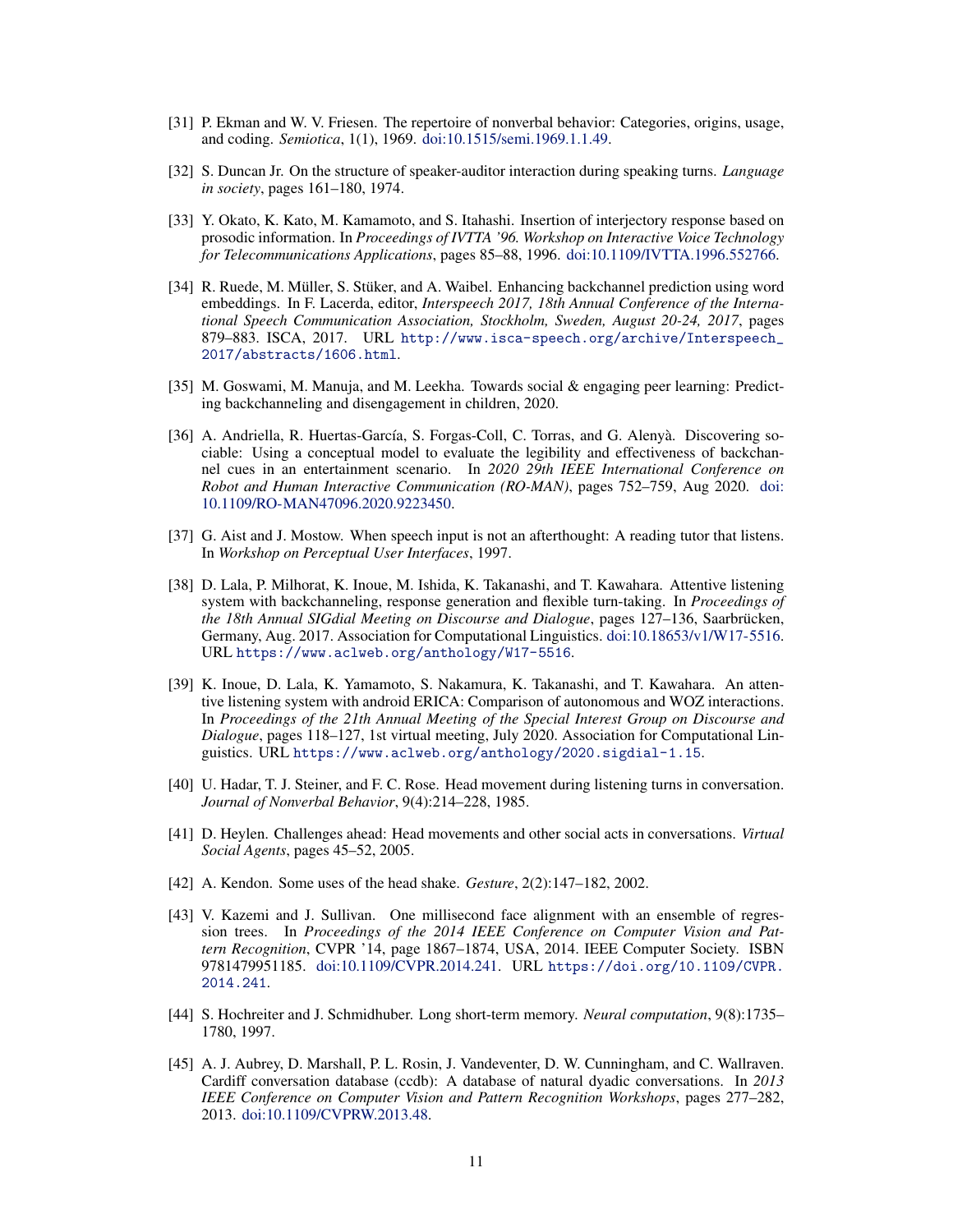- <span id="page-11-0"></span>[46] M. Kipp. ANVIL - a generic annotation tool for multimodal dialogue. In P. Dalsgaard, B. Lindberg, H. Benner, and Z. Tan, editors, *EUROSPEECH 2001 Scandinavia, 7th European Conference on Speech Communication and Technology, 2nd INTERSPEECH Event, Aalborg, Denmark, September 3-7, 2001*, pages 1367–1370. ISCA, 2001. URL [http:](http://www.isca-speech.org/archive/eurospeech_2001/e01_1367.html) [//www.isca-speech.org/archive/eurospeech\\_2001/e01\\_1367.html](http://www.isca-speech.org/archive/eurospeech_2001/e01_1367.html).
- [47] I. de Kok and D. Heylen. A survey on evaluation metrics for backchannel prediction models. In *Proceedings of the Interdisciplinary Workshop on Feedback Behaviors in Dialog*, 2012.